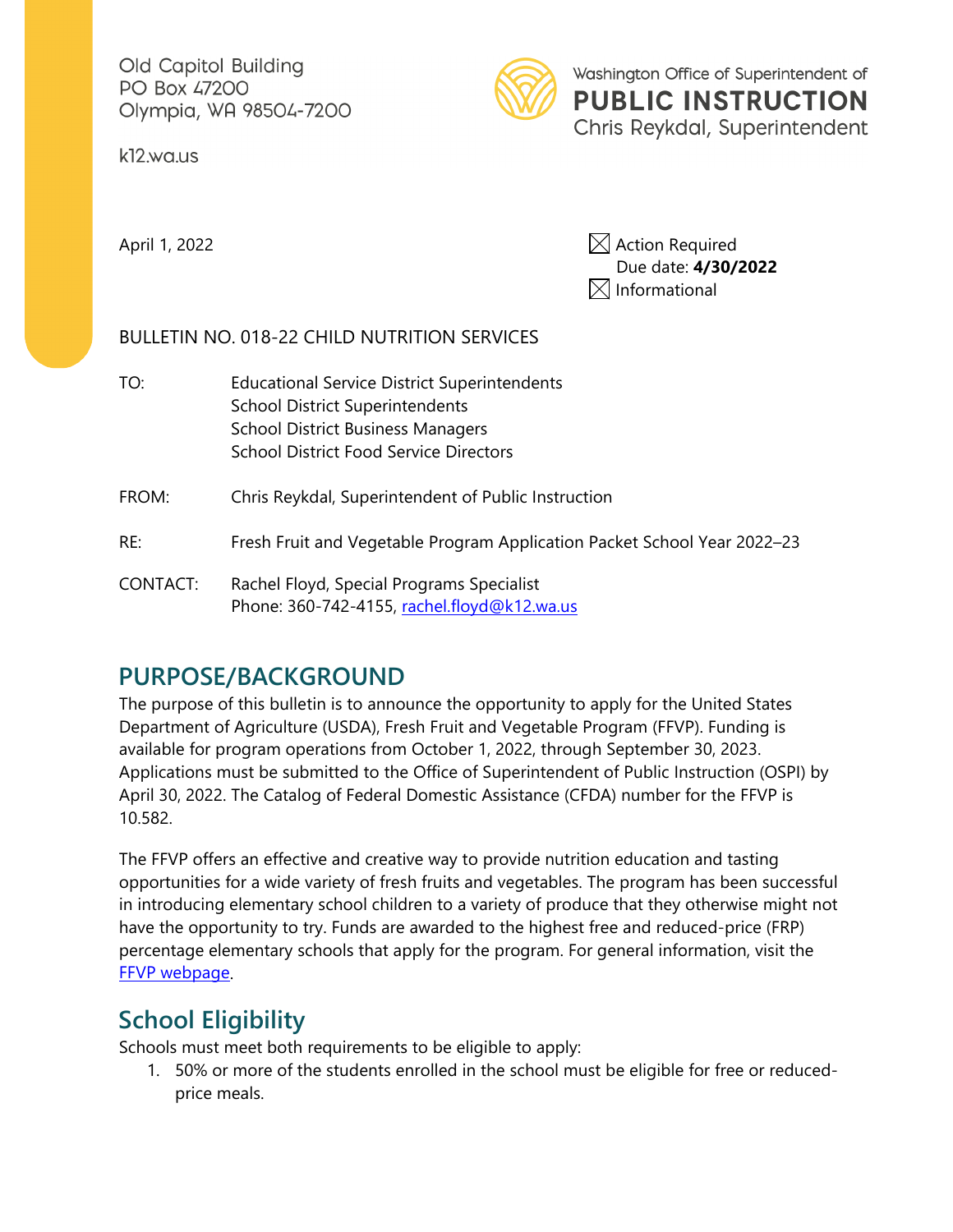BULLETIN NO. 018-22 CNS May 1, 2022 Page 2

- [The Free and Reduced-Price Meals Eligibility Report](https://www.k12.wa.us/policy-funding/child-nutrition/child-nutrition-program-reports) is used to determine each school's FRP percentage.
- 2. The school must meet the definition of 'elementary' school. Please review the [FFVP](https://www.k12.wa.us/sites/default/files/public/childnutrition/programs/ffvp/pubdocs/ffvpreferencesheet.pdf)  [Reference Sheet](https://www.k12.wa.us/sites/default/files/public/childnutrition/programs/ffvp/pubdocs/ffvpreferencesheet.pdf) for more details.

### **FFVP Application**

The FFVP application is completed in the Washington Integrated Nutrition System (WINS). Eligible schools will be notified through the sponsors WINS home screen. WINS authorized users have access to the FFVP application. Individuals listed in the FFVP application are responsible for ensuring the program is implemented according to FFVP regulations.

### • **Sponsor Application Information**

The Local Education Agency (LEA) name is the name of the school district (if public) or the sponsoring organization (if private). The LEA official is typically the superintendent or designee. It must be an individual employed by the LEA (not a food service director from a food service management company).

Staff Contact information must be entered or updated when completing the FFVP sponsor application. Use the *[Updating Sponsor Contacts Information Sheet](https://www.wa-wins.com/WINS/Views/Utility/Utility.aspx?Source=ShowDocument&Guid=c0cf7af2-afc0-49ad-882a-f4a2acb2f393)* in for detailed information on updating WINS.

#### • **Site Applications**

A Site Application form must be completed in WINS and submitted for each school that wants to be considered for participation annually. If the LEA has eligible sites, you will see this displayed on the WINS home screen.

If your site is granted funding, you will be required to complete a site spending plan prior to operating FFVP for the 2022–23 school year.

### **FFVP-Funded Sites**

Awards will be announced by June 30, 2022. All schools funded for the FFVP will receive an award announcement with program details, dates for required training, and instructions for completing the Site Spending Plan.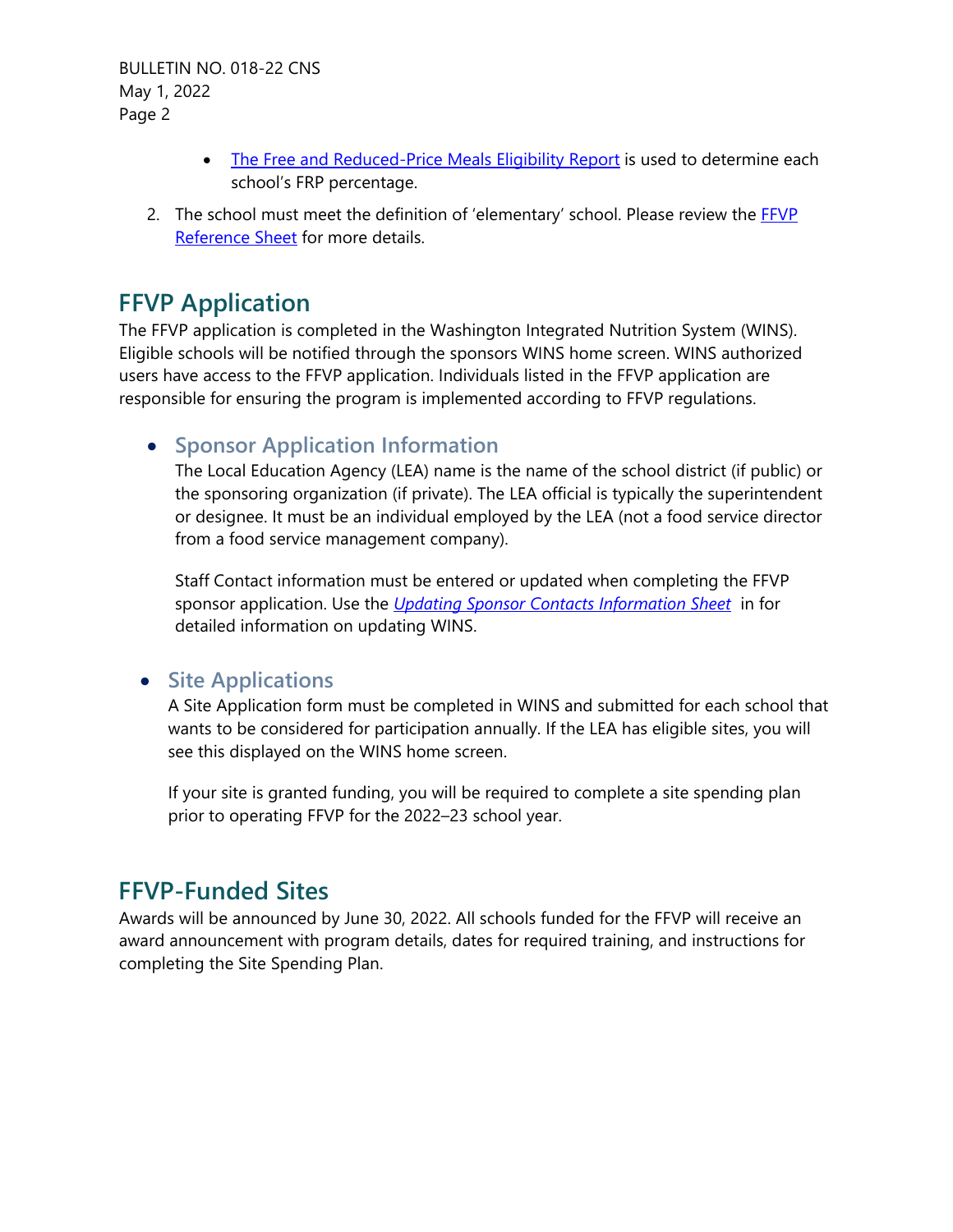BULLETIN NO. 018-22 CNS May 1, 2022 Page 3

## **Food Service Management Company Contracts**

Local Education Agencies (LEAs) with a Food Service Management Company (FSMC) contract must ensure the FFVP was included in the initial Request for Proposal or current contract. If not, it may be necessary to rebid the contract. For questions, please contact Jeff Booth, Audit & Financial Manager, at 360-725–6217 or [jeff.booth@k12.wa.us.](mailto:jeff.booth@k12.wa.us)

# **INFORMATION AND ASSISTANCE**

For questions regarding this bulletin, please contact Rachel Floyd, Special Programs Specialist, at 360-742-4155 or email [rachel.floyd@k12.wa.us.](mailto:rachel.floyd@k12.wa.us) The OSPI TTY number is 360-664-3631.

This bulletin is also available on the **Bulletins** page of the OSPI website.

Tennille Jeffries-Simmons Chief of Staff

T.J. Kelly Chief Financial Officer

Leanne Eko Executive Director Child Nutrition Services

CR: eo